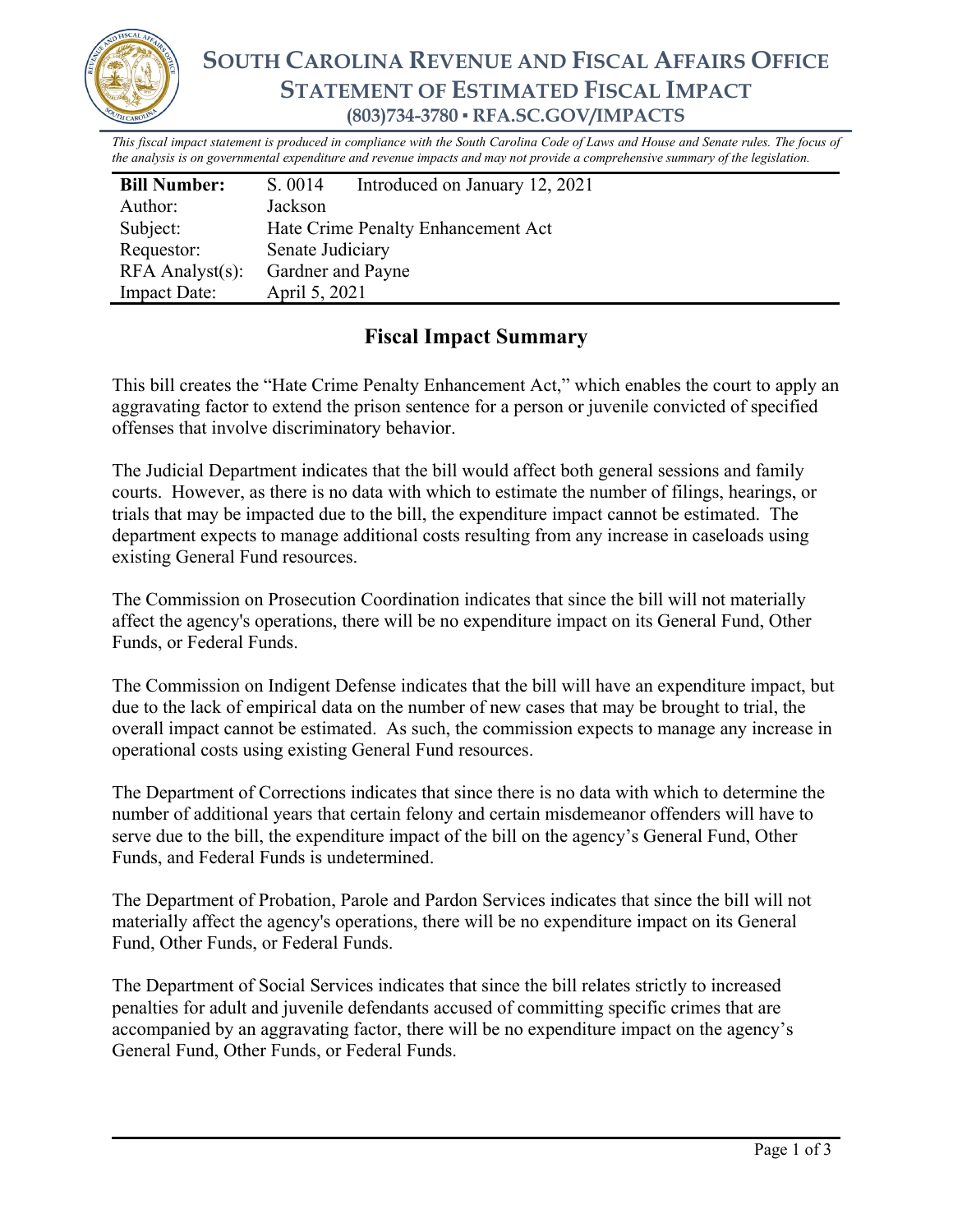## **Explanation of Fiscal Impact**

## **Introduced on January 12, 2021 State Expenditure**

This bill creates the "Hate Crime Penalty Enhancement Act." This act provides that the court may consider, as an aggravating factor for specified crimes, that a defendant intentionally selected his victim or selected the property that was damaged or otherwise affected by the crime due to the offender's belief or perception regarding the race, color, ethnicity, national origin, cultural or social identity, ancestry, religion, gender, political affiliation, sexual orientation, or disability of the victim or the owner or occupant of said property, regardless of whether the offender's belief or perception was correct. The court may apply this aggravating factor to those crimes classified or exempted under Section 16-1-20 (including Classes A through F felony offenses and Classes A through C misdemeanor offenses) or to common-law crimes. For a crime that is a felony offense, the maximum period of imprisonment designated for the offense may be increased by not more than five years. For a crime that is a Class A misdemeanor offense, the maximum period of imprisonment designated for the offense may be increased by not more than four years. For a crime that is a misdemeanor other than a Class A offense, the maximum term of imprisonment designated for the offense may be increased by not more than three years. A defendant may present evidence of mitigating circumstances in order to avoid the application of an enhanced penalty. The solicitor, who has the discretion whether to apply an enhanced penalty to a defendant's sentencing, must provide to the defendant and the defendant's counsel written notice of his intent to pursue the enhanced penalty not less than ten days before trial. These provisions do not apply when proof of race, color, ethnicity, national origin, ancestry, religion, gender, sexual orientation, or disability, or proof of any person's belief or perception regarding another person's belief or perception regarding another person's race, color, ethnicity, national origin, ancestry, religion, gender, sexual orientation, or disability is required for the conviction of a crime.

The bill also updates the Juvenile Justice Code to provide that when a criminal action is brought against a child and the court determines that he intentionally selected a victim against whom the offense was committed or that he intentionally selected the property that was damaged or otherwise affected due to his belief or perception regarding the race, color, ethnicity, national origin, cultural or social identity, ancestry, religion, gender, political affiliation, sexual orientation, or disability of the victim or of the owner or occupant of the affected property, whether or not his belief or perception was correct, the court may order the child to participate in an educational program regarding cultural diversity.

**Judicial Department.** The department indicates that the bill will affect both general sessions and family courts. However, as there is no data with which to estimate the number of filings, hearings, or trials that may be impacted due to the bill, the expenditure impact cannot be estimated. The department expects to manage additional costs resulting from any increase in caseloads using existing General Fund resources.